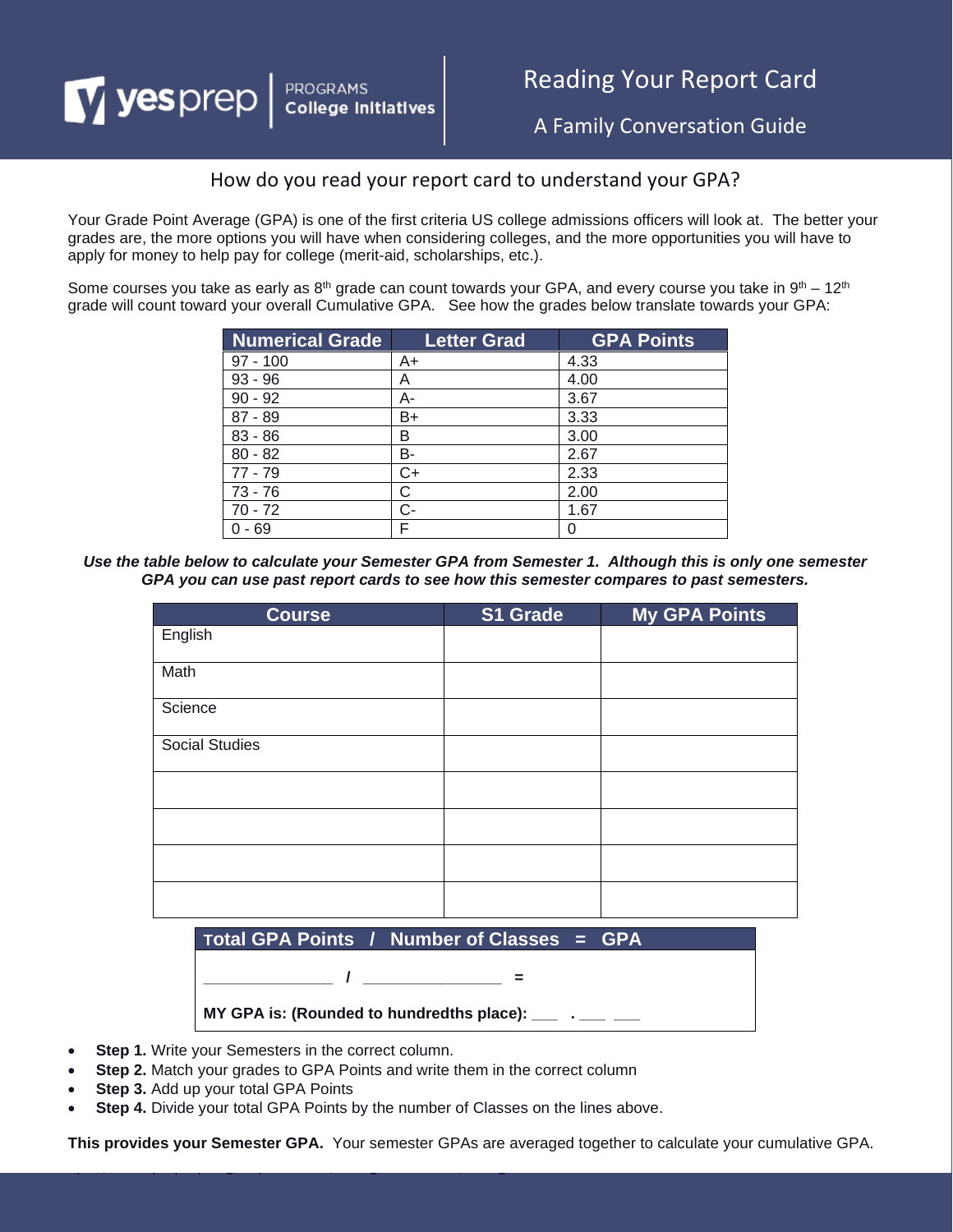# PROGRAMS<br>College Initiatives

# Reading Your Report Card

A Family Conversation Guide

## How do your child's grades affect your child's college aspirations?

Research indicates that students are more likely to graduate from college when they attend a college or university that **MATCHes** their academic credentials. Put another way, students are more likely to graduate from college when they enroll in the most academically demanding institution that will admit them.

**MATCH** is determined by two factors: (1) GPA and (2) test scores, such as the SAT. For your son or daughter to **MATCH** with a college or university, his/her GPA and/or test scores should fall within the average academic profile, or the "Middle 50%," of students accepted to institution.

While SAT scores provide a single score in time, your student's GPA may be viewed by colleges as an overall number or as a trend over time. In terms of GPA, colleges may look at:

- 1. **Consistency** of grades, semester over semester, year over year.
- 2. **An upward trend** in grades across each grade level.

V yesprep

3. **Strengths in a particular subject area** that may be a student's major.

Every college has a unique student admission profile, but the chart below can help you and your student get an idea the types of colleges/universities your student may have access to, based on his/her current GPA based on their grades.

This chart may be used to set GPA goals around the types of colleges/universities that interest you. These colleges are only meant as examples. *Having the GPA listed does not guarantee you will get into that college*, as there are other factors considered in admissions. *Additionally, these are by no means the only example of that type of college in each of these categories.* There are only 10 colleges on this chart. There are over 140 Community Colleges, Colleges, and Universities in Texas. There are over 5,000 different college and universities in the United States.

#### *This chart is just to serve as examples of what type of college you may be able to aspire to.*

| 2-Year Colleges &<br>Noncompetitive | GPA < 2.5                     | CHRISTIAN COLLEGE                                | HŒC                                                       |
|-------------------------------------|-------------------------------|--------------------------------------------------|-----------------------------------------------------------|
| Less Competitive                    | $2.50 - 2.99$                 | UNIVERSI                                         | <b>OUR LADY OF THE LAKE</b><br>UNIVERSITY                 |
| Competitive                         | $3.00 - 3.49$                 | <b>PRAIRIE VIEW</b><br><b>A&amp;M UNIVERSITY</b> | <b>University of Houston</b><br><b>DOWNTOWN</b>           |
| <b>Very Competitive</b>             | $3.50 - 3.99$                 |                                                  | <b>WASHINGTON</b><br><b><i>L</i></b> JEFFERSON<br>COLLEGE |
| <b>Highly Competitive</b>           | $3.50 - 3.99$<br>+ Strong SAT | The University of Texas at Austin                | <b>ST.OLAF</b><br>COLLEGE                                 |
| Most Competitive                    | GPA > 4.00<br>+ Strong SAT    |                                                  | <b>HARVARD</b><br>UNIVERSITY                              |

# Example of Colleges based on Selectivity